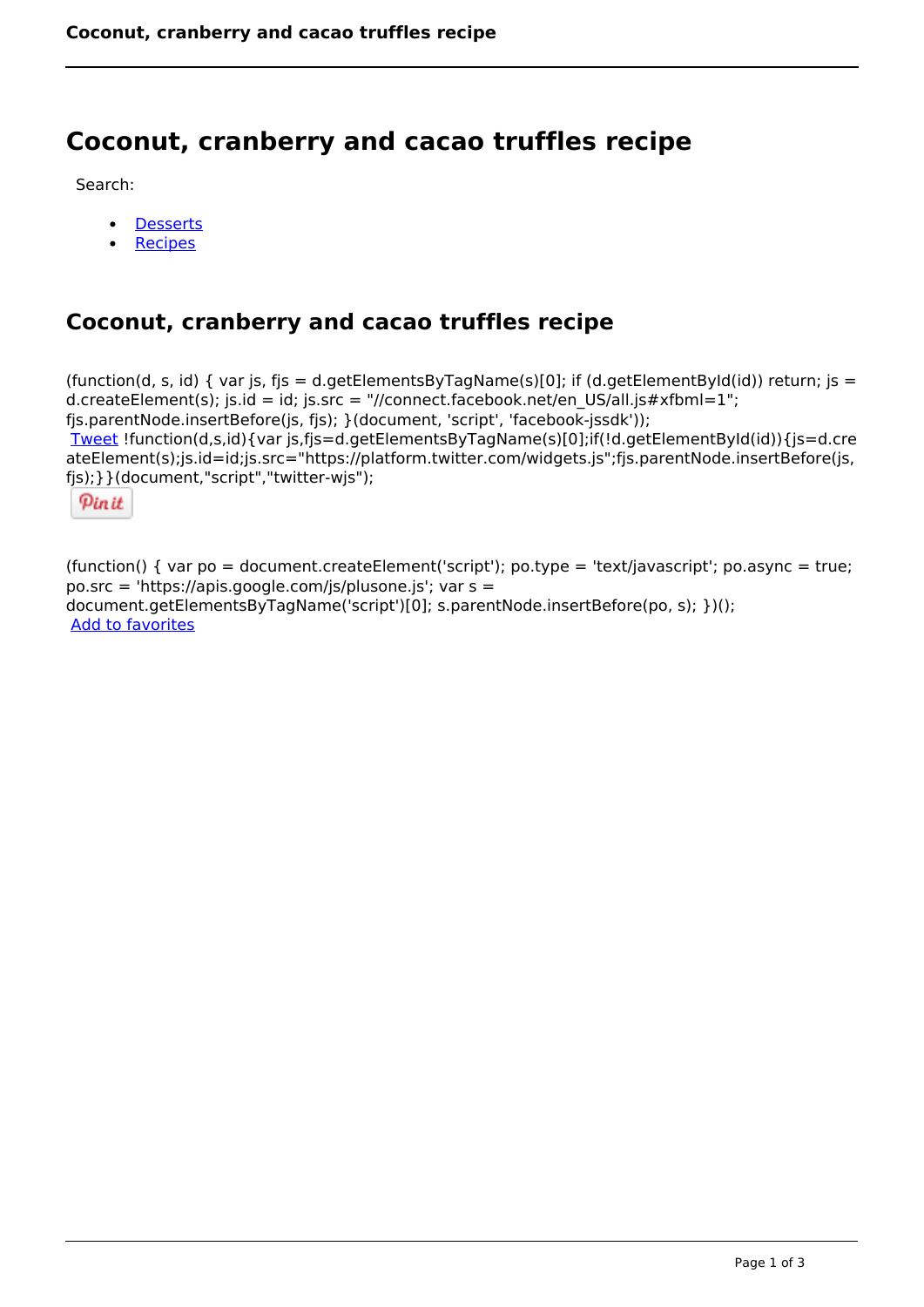## **Coconut, cranberry and cacao truffles recipe**



Rate this recipe

6 people are cooking this [Count me in](https://www.naturalhealthmag.com.au/flag/flag/favorites/542?destination=printpdf%2F542&token=ac67f03acd6df22baa46ef492e18f8ff)

Janella Purcell uses organic dried fruit and nuts, cacao powder and spices to make these tasty truffles.

 I love making little balls of goodness like these. You can use whatever organic dried fruit and nuts you have in the cupboard, and experiment with different spices. Sometimes I add seeds, LSA, spirulina or barley grass powder. They will keep in the pantry for months. Chill them if you like a firmer treat.

**Ingredients** (makes about 20)

- 1 cup desiccated coconut
- 1/3 cup flax meal
- ½ cup walnuts, chopped
- 1 cup dried, organic cranberries, roughly chopped
- 1 cup dates, organic pitted and roughly chopped
- $\cdot$   $\frac{1}{2}$  cup raw cacao powder
- ½ tsp cardamom powder
- 1 tsp lemon rind, zested
- $\cdot$   $\frac{1}{2}$  to  $\frac{3}{4}$  cup coconut oil
- Extra raw cacao powder and ground up walnuts to roll balls in